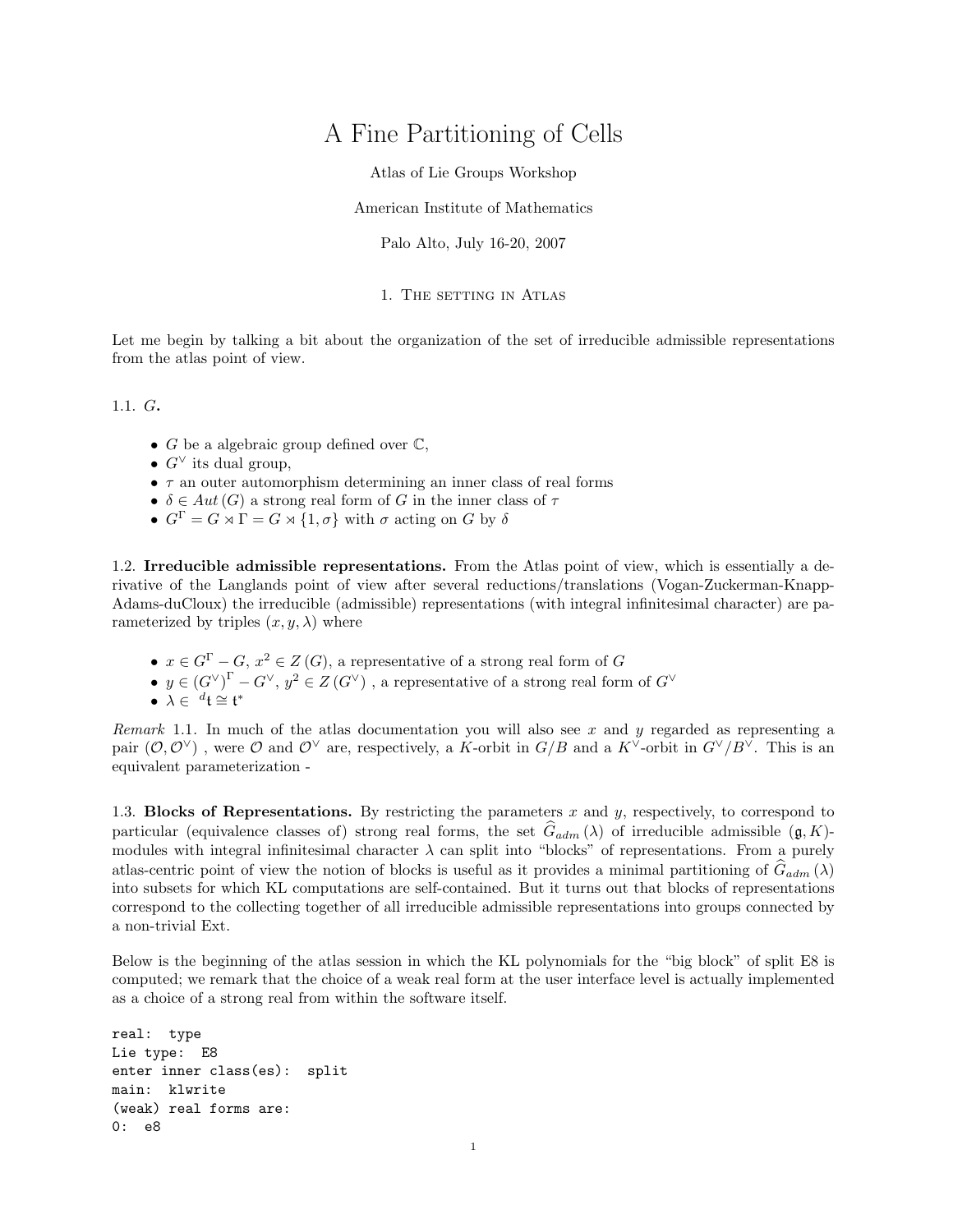```
1: e8(e7.su(2))
2: e8(R)
enter your choice: 2
possible (weak) dual real forms are:
0: e8
1: e8(e7.su(2))
2: e8(R)
enter your choice: 2
```
1.4. Cells of Representations. Within a block we can collect together those representations which belong to the same cell. Recall from Peter's talk that a cell is an equivalence class of representations where

> $X \sim Y \iff$ Y is a subquotient of  $X \otimes F$  for some f.d.r. F and X is a subquotient of  $Y \otimes F'$  for some f.d.r.  $F'$

and that the representations in the cell share the same associated variety. In particular, all the representations in a cell share the same Gelfand-Kirillov dimension.

The cell decomposition of a block is obtainable by the wcells, wgraph, or extractgraph commands of Atlas. Below is beginning of an atlas session in which the wcells command in run on the big block of F4

```
empty: type
Lie type: F4
enter inner class(es): s
main: wcells
(weak) real forms are:
0: f4
1: f4(\text{so}(9))2: f4(R)enter your choice: 2
possible (weak) dual real forms are:
0: f4
1: f4(so(9))
2: f4(R)
enter your choice: 2
entering block construction ...
228
done
computing kazhdan-lusztig polynomials ...
335
done
Name an output file (return for stdout, ? to abandon):
// cell #0
0:\{\}:\{\}// cell #1
0:\{1\}:\{(3,1)\}\1:\{3\}:\{(2,1),(3,1)\}2:\{4\}:\{(1,1)\}3:\{2\}:\{(0,1),(1,1),(4,1)\}4:\{3\}:\{(3,1),(5,1)\}5:\{4\}:\{(4,1)\}\// cell #2
0:\{3,4\}:\{(3,1),(6,1)\}
```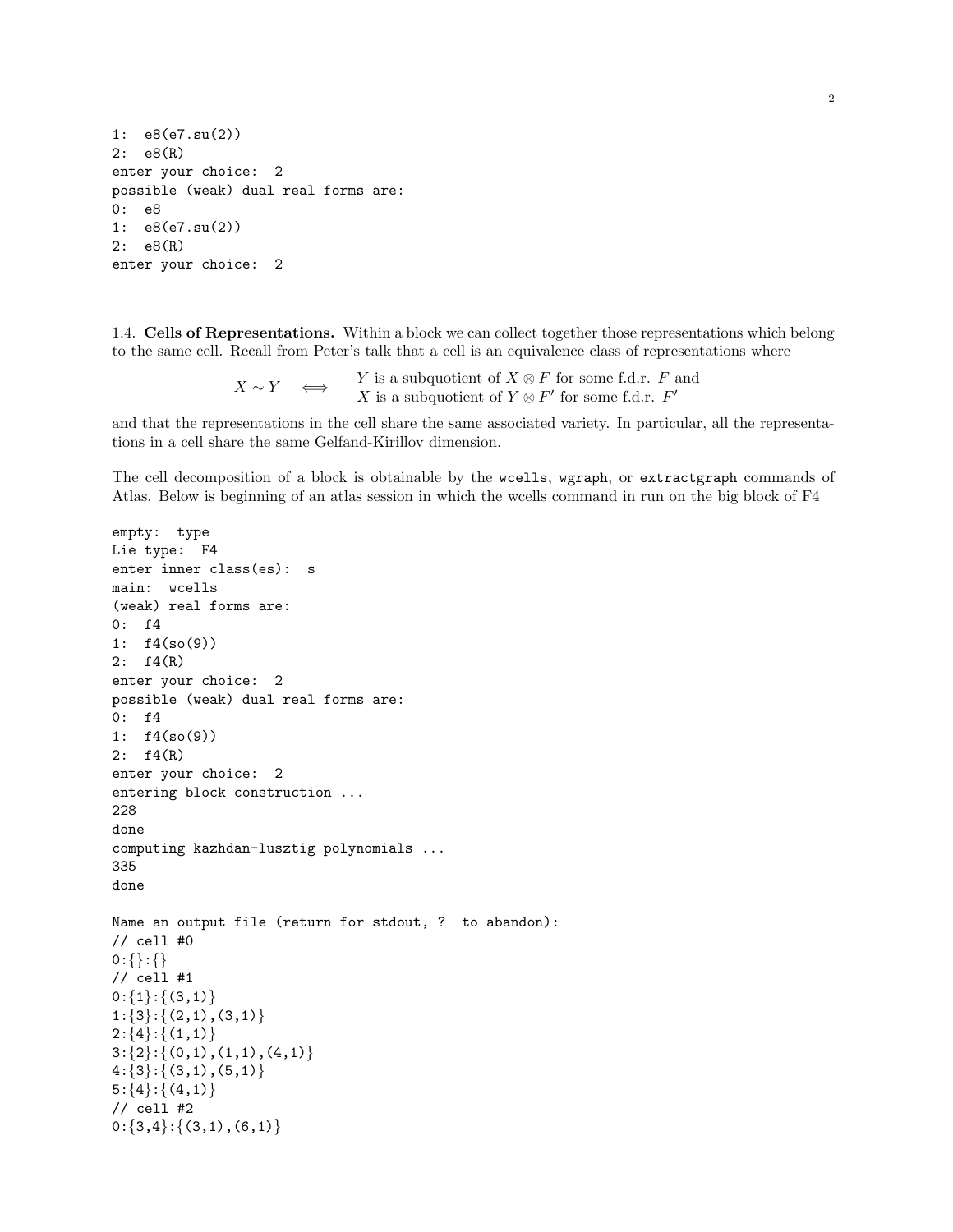$1:\{1,4\}:\{(2,1),(3,1)\}\$  $2:\{1,3\}:\{(1,1),(4,1),(5,1)\}$  $3:\{2,4\}:\{(0,1),(1,1),(4,1),(5,1)\}$  $4:\{3\}:\{(3,1)\}\$  $5:\{2\}:\{(2,1),(6,1)\}$  $6:\{3\}:\{(5,1),(7,1)\}$  $7:\{4\}:\{(6,1)\}\$ ..

1.5. Tau-invariants. The output of the wcells command contains a lot of information about the representations in a block. The elements of a cell are labeled by (strictly internal) indices from 0 to  $(m - 1)$  where m is the number of elements in the cell; rather than pairs  $(x, y)$ .<sup>1</sup> Following a cell index number i is a set  $\{t_{i,1},\ldots,t_{i,\ell_i}\}\$  which is the "tau-invariant" of the cell element. This is actually an invariant of the primitive ideal corresponding to the annihilator of the irreducible  $(\mathfrak{g}, K)$ -module corresponding to  $i \sim (x, y, \lambda)$ . The tau-invariant is a set of indices of simple roots that, roughly speaking, prescribes the "direction" in which the correponding primitive ideal sits relative to the minimal primitive of ideal of infinitesimal character  $\lambda$ .

A little more precisely. Let  $Prim_{\rho}$  be the set of primitive ideals of infinitesimal character  $\rho$  endowed with the natural partial ordering by inclusion.

$$
I \leq I' \iff I \subseteq I'
$$

Then there is a unique maximal primitive ideal within  $Prim_{\rho}$  (the annihilator of the trivial representation) and a unique minimal primitive ideal  $I_0$  which is the annihilator of the irreducible Verma module  $M_{-\rho}$  of highest weight  $-2\rho$ . The other primitive ideals of infinitesimal character  $\rho$  can be thought of as sitting on the vertices of a Hasse diagram associated with the above partial ordering. Since the minimal primitive ideal is contained in every primitive ideal, every primitive ideal in the  $Prim_{\rho}$  is connected to  $I_0$  by certain sequences of inclusions  $I \supset I' \supset \cdots \supset I^{(k)} \supset I_0$ , which can be visualized as certain directed paths through a Hasse diagram. It turns out that the penultimate primitive ideals in such a sequence are always primitive ideals of the form  $Ann (M_{-s\rho}/M_{-\rho})$  where  $M_{-s\rho}$  is the Verma module of highest weight  $-s\rho - \rho$ , s being a reflection by a simple root in W. For a given primitive ideal I let  $\tau(I)$  denote the set of simple roots s for which  $Ann (M_{-s\rho}/M_{-\rho})$  sits between I and I<sub>0</sub> in the Hasse diagram of  $Prim_{\rho}$ . In other words, the tau invariant  $\tau(I)$  is the set of next-to-last-stops on the paths from I to  $I_0$ .

I should perhaps remark that the sets  $\{t_{i,1}, \ldots, t_{i,\ell_i}\}$  that occur in the output of weells are actually the indices of the simple roots that lie in the descent set of the representation indexed by  $i$ . The identification with tau-invariants comes via

**Theorem 1.2.** If X is an irreducible  $(g, K)$ -module, then the tau-invariant of Ann  $(X)$  is equal to the descent set of X.

Note that in the example above, some cell elements share the same tau-invariant. This, however, does not mean that they share same annihilator; it simply means that their annihilators lie in the same direction(s) from  $I_0$ . On the other hand, since  $\tau(X) \equiv \tau(Ann(X)),$ 

**Fact 1.3.** If X, Y are two irreducible  $(g, K)$ -modules such that  $Ann(X) = Ann(Y)$ , then  $\tau(X) = \tau(Y)$ 

1.6. Edges. The output of the wcells command contains one last bit of cell element data; the *edges* and mulitiplicities of the Wgraph "star"<sup>2</sup> originating from a cell element. If  $(j, m)$  is listed in the edge/multiplicity data of a cell element i then the representation  $\pi_i$  corresponding to (cell index) j occurs in the HC module  $\pi_i \otimes \mathfrak{g}$  with multiplicity  $m (\pi_i)$  being the irreducible HC module corresponding to cell index i).

<sup>&</sup>lt;sup>1</sup>The exact correspondence between the internal cell indices i and the pairs  $(x, y)$  of real forms can be deduced from the output of the extractgraph and block commands.

<sup>2</sup>Here I mean the Wgraph of the cell which is the restriction of the Wgraph of the block to the cell.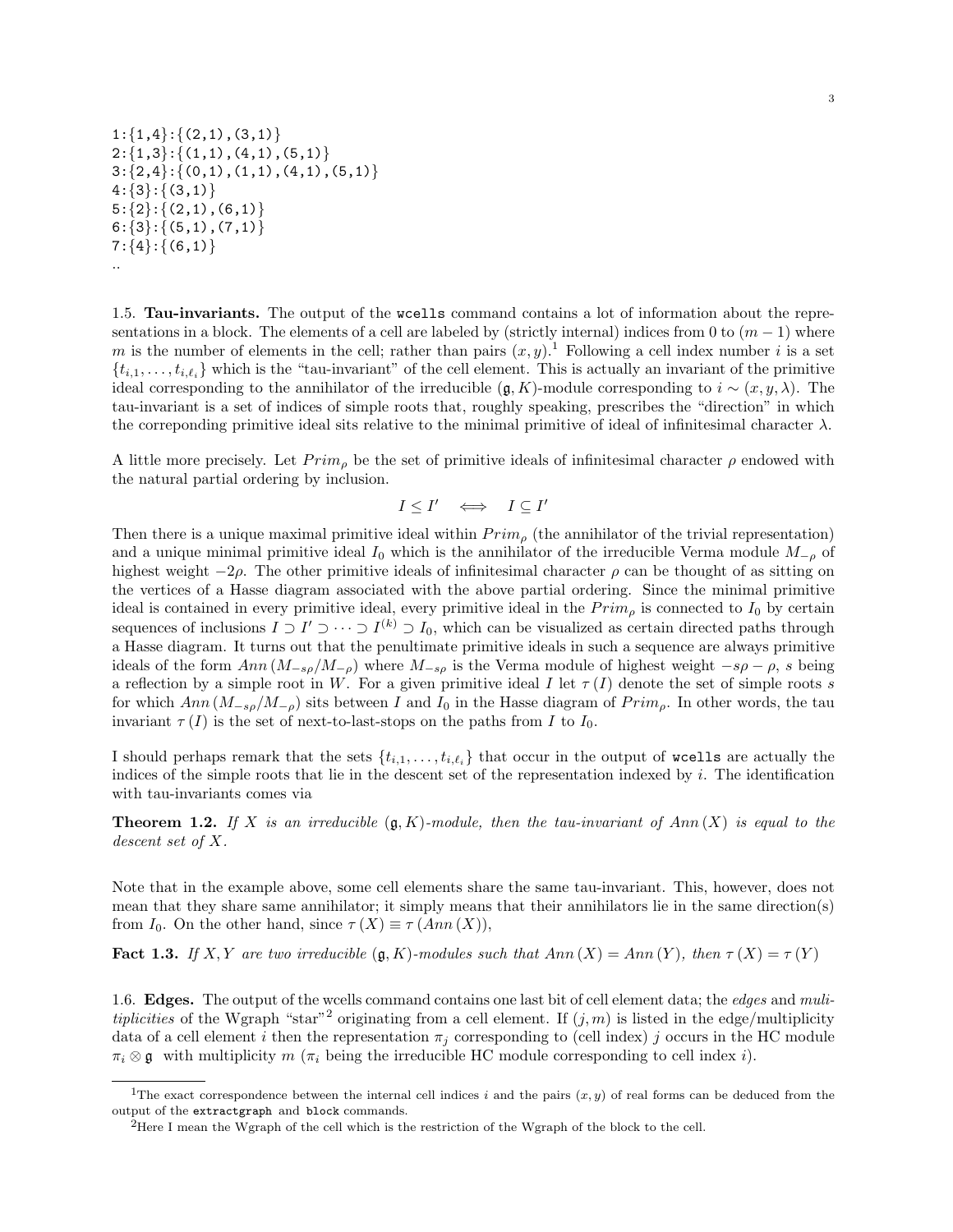1.7. Primitive Ideals. In the above we allude to the possibility of grouping together cell elements which share the same primitive ideal; however, Atlas will not do that for us. Yet, ....

## 2. A fine partioning of cells

What one can obtain from immediately from the output of the world command is a partitioning of a cell into subcells with the same tau-invariant. As remarked above, this is compatible with the partitioning of a cell via primitive ideals, but it is much coarser. However, besides having the same tau-invariant, representations with the same primitive ideal also have the property that their collections of tau-invariants of their edge vertices are the same. By this I mean the following. Let  $\tau_0 (i) = \{t_{i,1}, \ldots, t_{i,m}\}$  denote the tau invariant of vertex i of a cell. Let  $e(i) = \{e_{i,1}, \ldots, e_{i,k}\}\$ be the set of edge vertices for vertex i, and let

$$
\tau_1(i) = \{\tau_0(e_{i,1}), \ldots, \tau_0(e_{i,k})\}
$$

be the corresponding set (without multiplicity) of tau-invariants of the edge vertices of vertex  $i$ . If two vertices  $i, j$  share the same primitive ideal then

$$
\tau_1(i) = \tau_1(j)
$$

This equivalence relation still fails to complete separate the representations in a cell into subgroups with a common primitive ideal; however, it is compatible with the partitioning by primitive ideals and it is compatible with the partitioning than by tau-invariants.

So what to do next? Simply repeat. That is, set

$$
\tau_2(i) = \{\tau_1(e_{i,1}), \ldots, \tau_1(e_{i,k})\}
$$

and group together vertices with the same  $\tau_0$ , the same  $\tau_1$  and the same  $\tau_2$ . If you continue this process until the sub-partitioning process stabilizes (as it must since the cells are finite), and do this for, say, all real forms of all exceptional groups, then the following empirical fact emerges:

Fact 2.1. The number of elements in the infinite order (stable) partitioning of a cell is always the dimension of a special representation of the Weyl group of G.

What makes this so striking is the following.

**Fact 2.2.** Attached (by other means [Lu]) to each cell C is a unique special representation  $\sigma_C$  of W, and

 $\#\{Ann(X) \mid X \text{ an irreducible HC module in } C\} = \dim \sigma_C$ 

That is, the number of distinct primitive ideals arising from a given cell is equal to the dimension of the special representation of W attached to that cell.

Conjecture 2.3. The infinite ordering partitioning of a cell corresponds to a partitioning of the cell by primitive ideals.

Patrick Polo asked the following question. Why should it be that representations with the same primitive ideal share the same  $\tau_1$  invariant (as well as the higher derived  $\tau$ -invariants,  $\tau_2, \ldots$ )? David offered the following explanation.

Fix a irreducible  $(\mathfrak{g}, K)$ -module X of infinitesimal character  $\rho$ , and consider  $I = Ann(X)$ .  $X \otimes \mathfrak{g}$  is a  $(\mathfrak{g}, K)$ -module that is also a faithful module for  $U(\mathfrak{g})/I \otimes U(\mathfrak{g})/Ann(\mathfrak{g})$ . You can diagonally embed  $U(\mathfrak{g})$ 

$$
\Delta: U(\mathfrak{g}) \longrightarrow U(\mathfrak{g}) / I \otimes U(\mathfrak{g}) / Ann(\mathfrak{g})
$$

Then

$$
\Delta^{-1}\left(U\left(\mathfrak g\right)/I\otimes U\left(\mathfrak g\right)/Ann\left(\mathfrak g\right)\right)=Ann_{U\left(\mathfrak g\right)}\left(X\otimes\mathfrak g\right)
$$